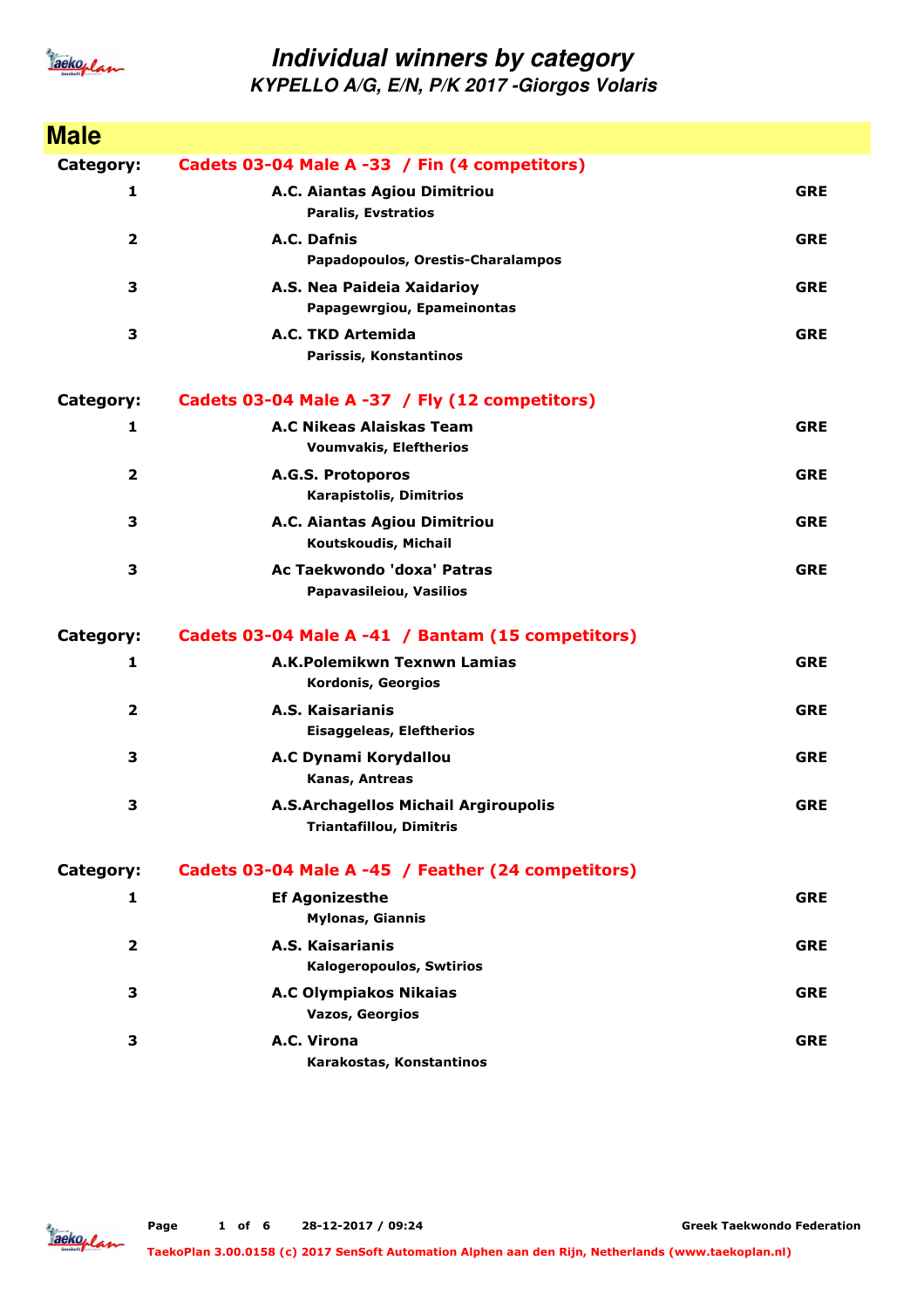

| <b>Male</b>             |                                                                  |            |
|-------------------------|------------------------------------------------------------------|------------|
| Category:               | Cadets 03-04 Male A -49 / Light (28 competitors)                 |            |
| 1                       | A.C. Aiantas Agiou Dimitriou<br><b>Rammos, Nikitas</b>           | <b>GRE</b> |
| $\overline{\mathbf{2}}$ | A.C. Drapetsona<br>Lekos, Epameinontas                           | <b>GRE</b> |
| 3                       | A.C. Entelechia<br><b>Poulos, Georgios</b>                       | <b>GRE</b> |
| 3                       | <b>A.C Olympiakos Nikaias</b><br><b>Krassopoulos, Antreas</b>    | <b>GRE</b> |
| Category:               | Cadets 03-04 Male A -53 / Welter (38 competitors)                |            |
| 1                       | A.C. Entelechia<br>Paschalidis, Ioannis-Pavlos                   | <b>GRE</b> |
| $\overline{\mathbf{2}}$ | <b>A.C Ekrixi Patrwn</b><br><b>Komninos, Argiris</b>             | <b>GRE</b> |
| 3                       | <b>A.C TKD Keumgang</b><br>Kiapekakis, Christos                  | <b>GRE</b> |
| 3                       | <b>As Attikh Dynamh Sepolion</b><br><b>Giannou, Eustratios</b>   | <b>GRE</b> |
| <b>Category:</b>        | Cadets 03-04 Male A -57 / Light middle (24 competitors)          |            |
| 1                       | A.G.S. Korydallou<br>Pierakeas, Apostolis                        | <b>GRE</b> |
| $\overline{\mathbf{2}}$ | As TKD Elpides Kaisarianis<br>Tsakalis, Giannis                  | <b>GRE</b> |
| 3                       | <b>A.O. Titanes Peristeriou</b><br><b>Moliviatis, Dimitris</b>   | <b>GRE</b> |
| 3                       | <b>A.C Athilisi Nikaias</b><br><b>Topharas, Nikolaos</b>         | <b>GRE</b> |
| Category:               | Cadets 03-04 Male A -61 / Middle (29 competitors)                |            |
| 1                       | Ac. Messatis Fight Club Patras<br><b>Flouskounis, Xaralampos</b> | <b>GRE</b> |
| $\overline{2}$          | A.S. Polemikon Texnon Satza<br><b>Tsokanas, Panagiotis</b>       | <b>GRE</b> |
| 3                       | A.C. Exelixi Nikaias<br><b>Vasilakos, Michalis</b>               | <b>GRE</b> |
| 3                       | <b>A.C Atlantas Peristerioy</b><br>Sarrigeorgiou, Xristodoulos   | <b>GRE</b> |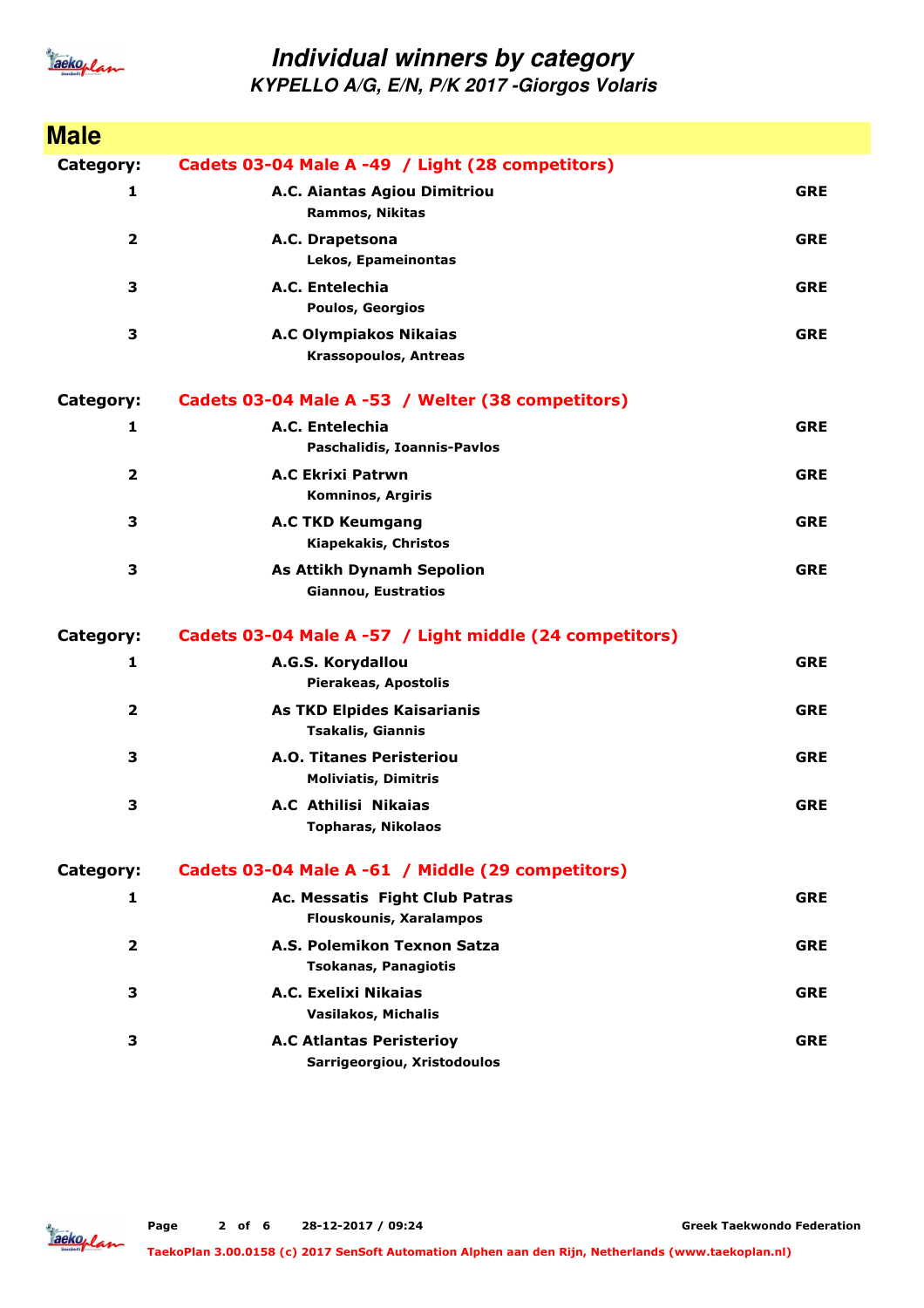

| <b>Male</b>             |                                                                   |            |
|-------------------------|-------------------------------------------------------------------|------------|
| Category:               | Cadets 03-04 Male A -65 / Light heavy (17 competitors)            |            |
| 1                       | <b>A.C Ekrixi Patrwn</b><br><b>Michopoulos, Sotirios</b>          | <b>GRE</b> |
| $\overline{\mathbf{2}}$ | <b>A.S Spartacos Vrilission</b><br><b>Petrou, Dimitrios</b>       | <b>GRE</b> |
| 3                       | <b>As TKD Elpides Kaisarianis</b><br><b>Tsakalis, Kostantinos</b> | <b>GRE</b> |
| 3                       | A.C. Cobra Iliou<br><b>Selo, Pantelis</b>                         | <b>GRE</b> |
| Category:               | Cadets 03-04 Male A +65 / Heavy (21 competitors)                  |            |
| 1                       | <b>A.C Theagenis Kallitheas</b><br><b>LEKA, VIRONAS</b>           | <b>GRE</b> |
| $\overline{\mathbf{2}}$ | <b>Asg TKD Melission</b><br>Dimitrakopoulos, Filippos             | <b>GRE</b> |
| 3                       | A.C. Cobra Iliou<br><b>Mparmpas, Apostolis</b>                    | <b>GRE</b> |
| 3                       | A.S. Agonas<br>Grigorakis, Panagiotis                             | <b>GRE</b> |

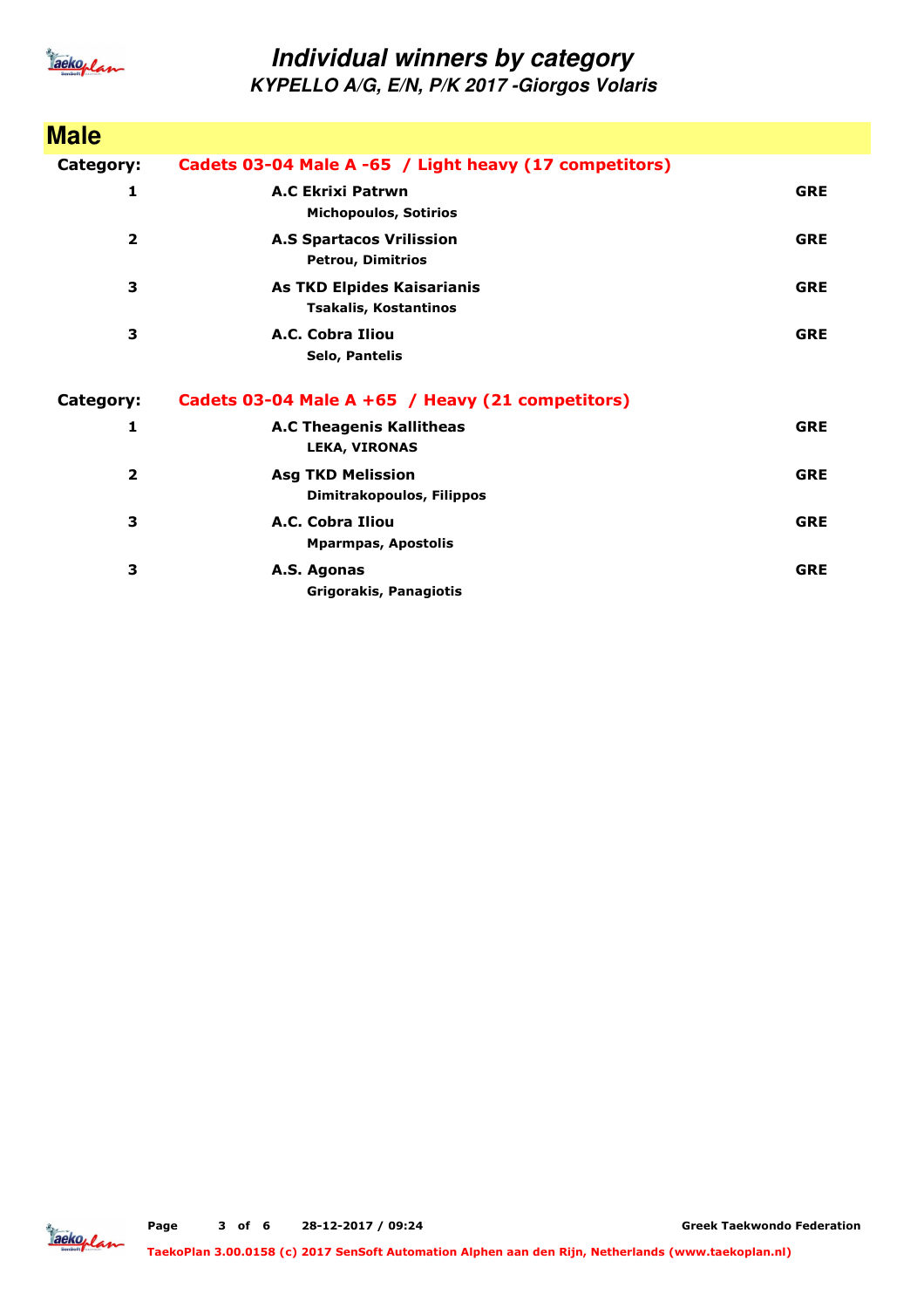

| <b>Female</b>           |                                                        |            |
|-------------------------|--------------------------------------------------------|------------|
| Category:               | Cadets 03-04 Female A -33 / Fly (3 competitors)        |            |
| 1                       | <b>S.C.C. Newton</b><br>Kanavou, Maria                 | <b>GRE</b> |
| $\overline{\mathbf{2}}$ | A.S. Ethnikos 95<br>Drimaliti, Maria                   | <b>GRE</b> |
| 3                       | A.S. Ethnikos 95<br>Drimaliti, Eirini                  | <b>GRE</b> |
| Category:               | Cadets 03-04 Female A -37 / Bantam (7 competitors)     |            |
| 1                       | A.C. Aiantas Agiou Dimitriou<br>Papageorgiou, Olga     | <b>GRE</b> |
| $\overline{\mathbf{2}}$ | A.C. Aiantas Agiou Dimitriou<br>Papageorgiou, Zoi      | <b>GRE</b> |
| 3                       | <b>TKD Ac Corinthian Fighters</b><br>Sklavou, Kleio    | <b>GRE</b> |
| 3                       | A.M.S Pigmi Panaitoliou<br>Papachristou, Maria         | <b>GRE</b> |
| Category:               | Cadets 03-04 Female A -41 / Feather (12 competitors)   |            |
| 1                       | <b>A.M.S Pigmi Panaitoliou</b><br>Bekouli, Athanasia   | <b>GRE</b> |
| 2                       | <b>Ef Agonizesthe</b><br>Kosmidi, Elli                 | <b>GRE</b> |
| 3                       | A.C Dynami Korydallou<br>Laga, Christna                | <b>GRE</b> |
| 3                       | <b>A.C Olympiakos Nikaias</b><br>Kontrafouri, Antriana | <b>GRE</b> |
| Category:               | Cadets 03-04 Female A -44 / Light (8 competitors)      |            |
| 1                       | <b>Ac TKD Aigaleo</b><br>Pappa, Evlampia               | <b>GRE</b> |
| 2                       | As.Agogi Patras<br>Alexopoulou, Maria-Spiridoula       | <b>GRE</b> |
| 3                       | <b>Ac.Krites</b><br>Tzanidi, Maria                     | <b>GRE</b> |
| 3                       | <b>Academy Taekwondo Rythmos</b><br>Chorti, Maria      | <b>GRE</b> |

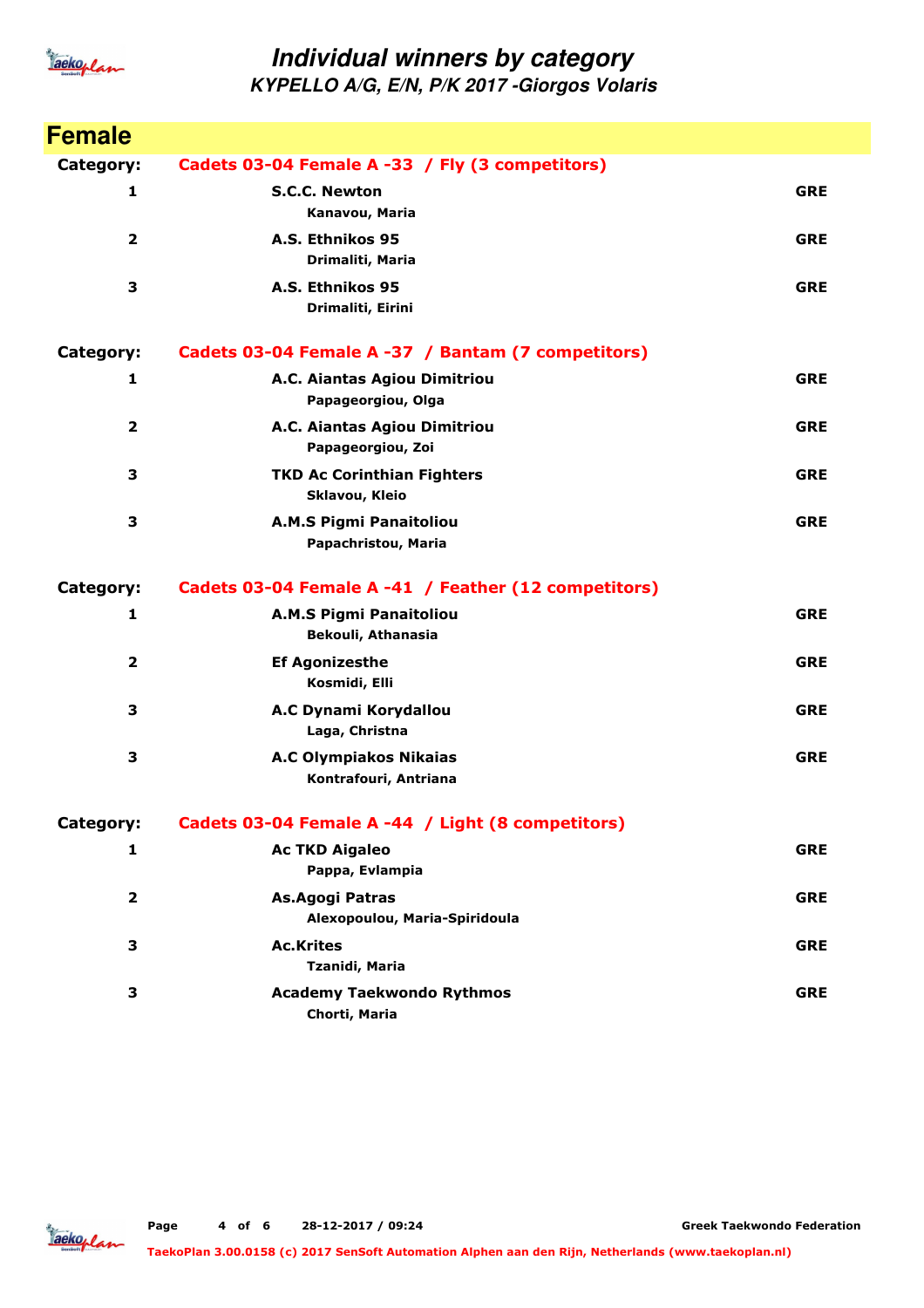

| <b>Female</b>           |                                                             |            |
|-------------------------|-------------------------------------------------------------|------------|
| Category:               | Cadets 03-04 Female A -47 / Welter (17 competitors)         |            |
| 1                       | <b>A.C Apollon Rethymnhs</b><br>Vidiadaki, GEORGIA          | <b>GRE</b> |
| $\overline{\mathbf{2}}$ | <b>A.C TKD Keumgang</b><br>Skavatsou, Charikleia            | <b>GRE</b> |
| 3                       | A.C.'d.Ipsilantis'<br>Saltouridou, Evangelia                | <b>GRE</b> |
| 3                       | A.C. TKD Arion 2005<br>Kefala, Eleftheria                   | <b>GRE</b> |
| Category:               | Cadets 03-04 Female A -51 / Light middle (33 competitors)   |            |
| $\mathbf{1}$            | A.C. Aiantas Agiou Dimitriou<br>Dimisianou, Natalia         | <b>GRE</b> |
| $\overline{2}$          | <b>A.C Nikeas Alaiskas Team</b><br>Voumvaki, Maria Dorothea | <b>GRE</b> |
| 3                       | A.C. Pileas<br>Alexandraki, Aikaterini                      | <b>GRE</b> |
| 3                       | A.S. Kaisarianis<br>Stamou, Dafni                           | <b>GRE</b> |
| <b>Category:</b>        | Cadets 03-04 Female A -55 / Middle (27 competitors)         |            |
| 1                       | <b>A.C.Asteras Loutrakiou</b><br>Kiminou, Katerina          | <b>GRE</b> |
| $\overline{2}$          | <b>Ac TKD Kyparissia</b><br>Bourdeka, Dionysia              | <b>GRE</b> |
| 3                       | <b>As Niki Iliou</b><br>Armeni, Maria                       | <b>GRE</b> |
| 3                       | A.C. Pileas<br>Kouimani, Kiriaki-Ioanna                     | <b>GRE</b> |
| Category:               | Cadets 03-04 Female A -59 / Light heavy (14 competitors)    |            |
| 1                       | <b>As Attikh Dynamh Sepolion</b><br>Georgali, Nikoleta      | <b>GRE</b> |
| $\mathbf{2}$            | A.C. Aiantas Agiou Dimitriou<br>Stathopoulou, Christina     | <b>GRE</b> |
| 3                       | <b>Olympiacos S.F.P.</b><br>Vlassopoulou, Maria             | <b>GRE</b> |
| 3                       | <b>A.C Theagenis Kallitheas</b><br>STATHOPOULOU, ILIANA     | <b>GRE</b> |